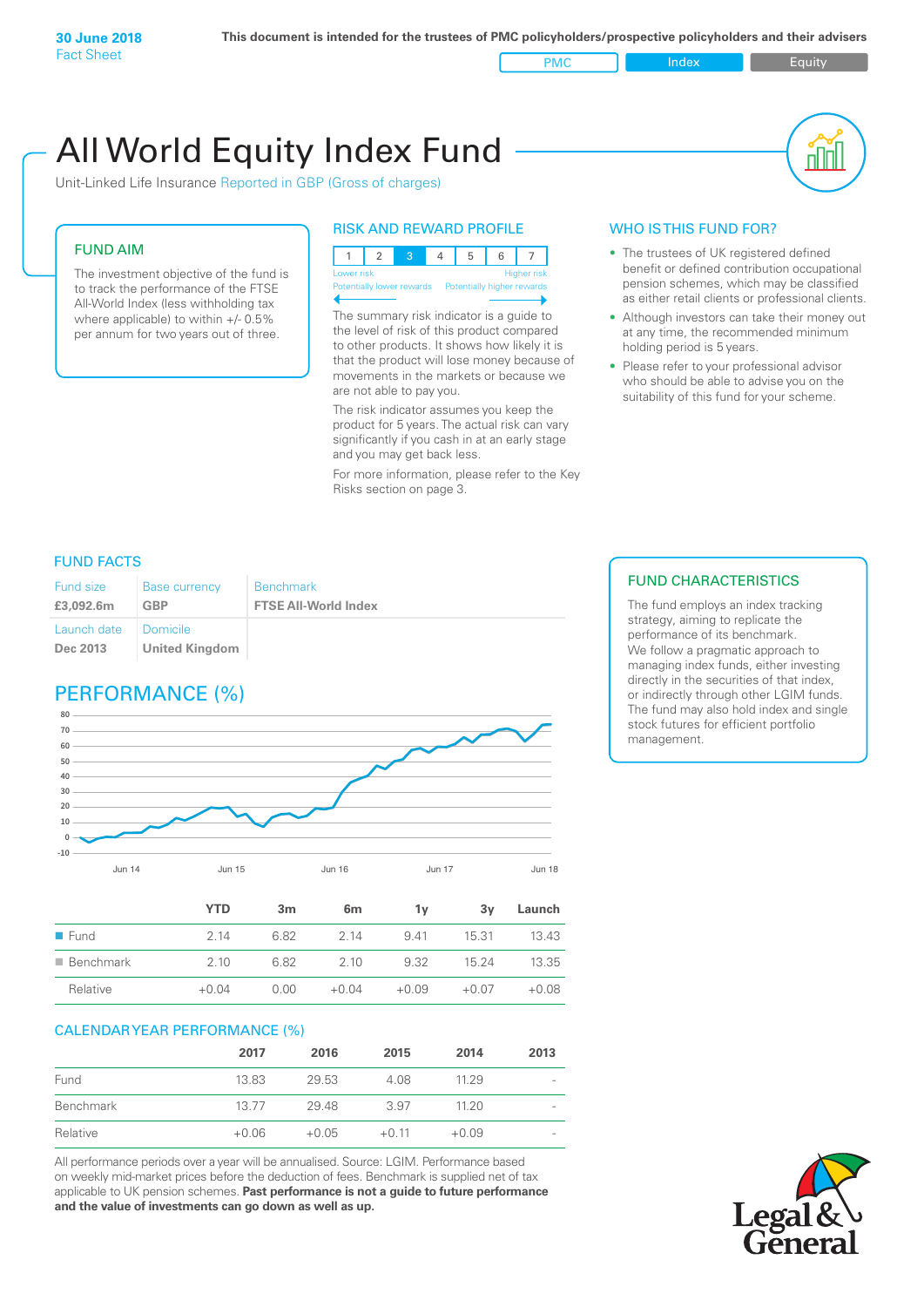## All World Equity Index Fund

Unit-Linked Life Insurance Reported in GBP (Gross of charges)

## PORTFOLIO BREAKDOWN

All data source LGIM unless otherwise stated. Totals may not sum due to rounding. In order to minimise transaction costs, the Fund will not always own all the assets that constitute the index and on occasion it will own assets that are not in the index.



## SECTOR (%)

| $\blacksquare$ Financials  | 216  |
|----------------------------|------|
| ■ Technology               | 14.9 |
| $\blacksquare$ Industrials | 12.6 |
| ■ Consumer Goods           | 12.0 |
| ■ Consumer Services        | 11.3 |
| $\blacksquare$ Health Care | 10.5 |
| $\Box$ Oil & Gas           | 6.7  |
| ■ Basic Materials          | 46   |
| $\blacksquare$ Utilities   | 3.0  |
| $\Box$ Other               | 3.0  |
|                            |      |

## MARKET CAPITALISATION (%) TOP 10 HOLDINGS (%)

| $\blacksquare$ Large | 94.8 |
|----------------------|------|
| $\blacksquare$ Mid   | 44   |
| $\blacksquare$ Small | 0.0  |
| $\blacksquare$ Micro | 0.0  |
| Cash and Equivalents | 0 S  |

■ Top 10 holdings 11.4% Rest of portfolio 88.6%

| Apple Inc                | 2.0            |
|--------------------------|----------------|
| Microsoft Corp           | 17             |
| Amazon.Com               | 1.5            |
| Alphabet                 | 15             |
| Facebook                 | 1 <sub>0</sub> |
| Berkshire Hathaway       | 08             |
| JPMorgan Chase & Co      | 08             |
| Exxon Mobil Corporation  | 08             |
| Johnson & Johnson        | 0.7            |
| <b>Royal Dutch Shell</b> | (1 /           |
|                          |                |

## REGION (%)

| North America                 | 55.6 |
|-------------------------------|------|
| Europe (ex UK)                | 14.3 |
| <b>World Emerging Markets</b> | 9.8  |
| Japan                         | 84   |
| UK (World)                    | 6.0  |
| Asia Pac ex Japan Dev         | 5.7  |
| Middle East/Africa Dev        | 02   |
|                               |      |



comprises 25 fund managers, supported by two analysts. Management oversight is provided by the Global Head of Index Funds. The team has average industry experience of 15 years, of which seven years has been at LGIM, and is focused on achieving the equally important objectives of close tracking and maximising returns.